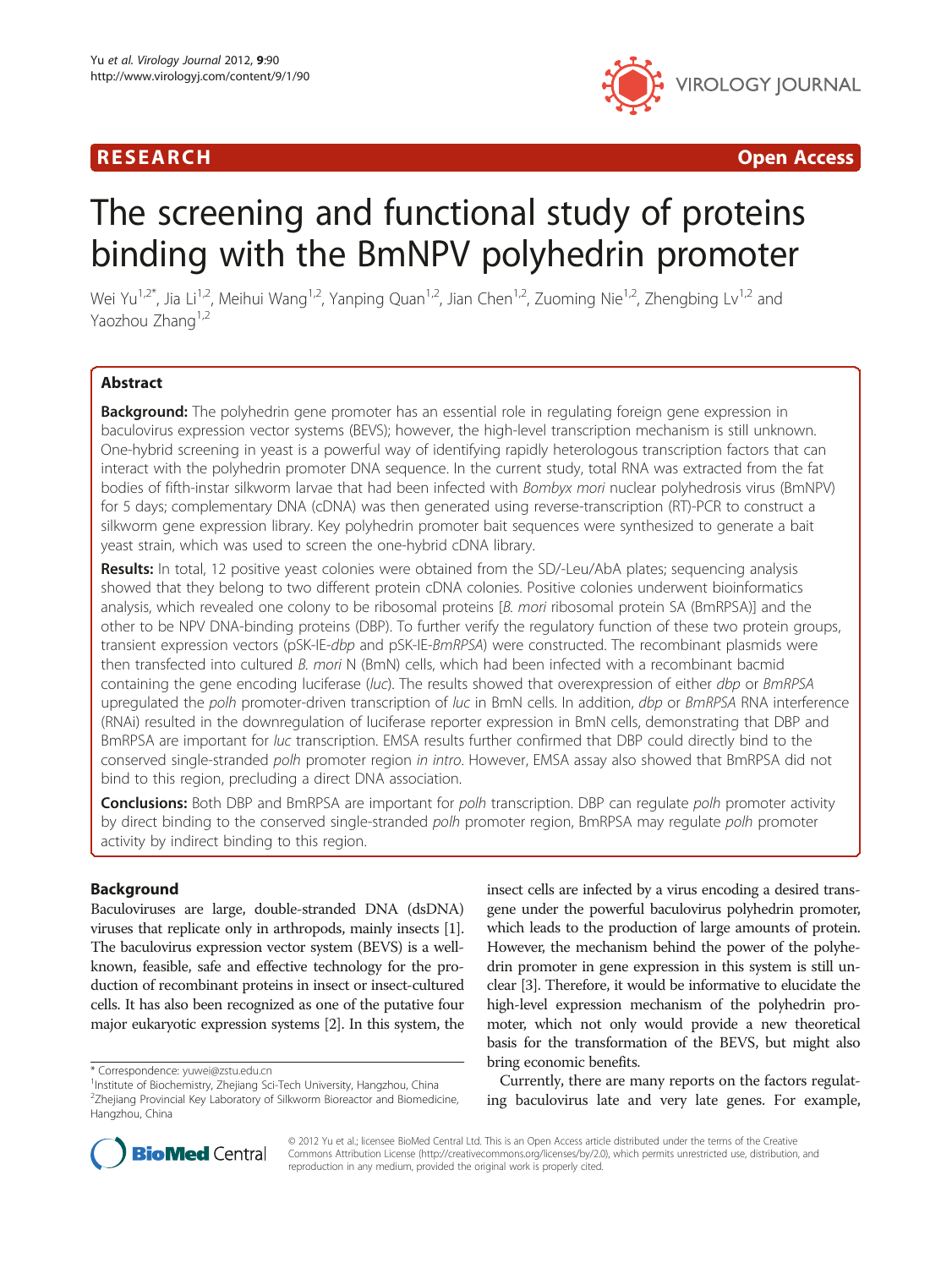<span id="page-1-0"></span>using transient expression assays, Todd et al. identified several late expression factors (LEF) of the Autographa californica NPV involved in expression from a late baculovirus promoter [[4\]](#page-8-0). McLachlin et al. showed that very late facor-1 (VLF-1) is required for strong expression of the polyhedrin gene [\[5\]](#page-8-0). However, there is no clear evidence that this gene is directly involved in *polh* promoter transcriptional regulation. Ghosh et al. reported that a host factor, polyhedrin promoter binding protein (PPBP), binds to the transcriptionally important motif AATAAATAAG-TATT within the polh initiator promoter [[6\]](#page-8-0). When PPBP was mopped out in vivo by a plasmid carrying the PPBP cognate sequence present in trans, polh promoter-driven expression of the luciferase reporter was abolished, demonstrating that binding of PPBP to the polh promoter is essential for transcription [[7](#page-8-0)].

The major mechanism of differential gene expression is transcriptional regulation, which is controlled by transcription factors that bind to DNA cis-elements located in gene promoters [[8\]](#page-8-0). A simple and highly efficient method of identifying protein–DNA interactions is the yeast one-hybrid system [[9-11](#page-8-0)]. In this system, part of the conservative polyhedrin promoter copies of putative transcription regulatory DNA elements [[12,](#page-8-0)[13\]](#page-9-0) is cloned as a tandem repeat upstream of a reporter gene in a reporter vector; the reporter gene is then introduced into the yeast genomic DNA via homologous recombination to generate a bait-specific reporter strain [\[9](#page-8-0)]. A one-hybrid silkworm gene expression cDNA library is constructed simultaneously. Potential DNA-binding proteins are expressed as fusion proteins containing the yeast GAL4 transcription activation domain (GAL4 AD). The protein–DNA interactions are screened directly in yeast and interactions between target DNA and the hybrid protein are detected by reporter gene expression [\[9,11](#page-8-0)]. In the current study, one host factor and one baculovirus factor were found using this process. The involvement of the obtained polyhedrin promoter binding factors in the transcriptional regulation of the *polh* promoter was identified further by the overexpression or RNA interference (RNAi) of these factors inside BmN cells, which were infected with a recombinant bacmid containing the gene encoding luciferase  $(luc)$ . EMSA results further confirmed that DBP could directly bind to the conserved single-stranded polh promoter region in intro. These results suggest that a novel transcription factor involved in transcriptional regulation of *polh* promoter.

#### Results

# Construction of AD fusion cDNA library for yeast one-hybrid system

The fat body tissue of fifth-instar silkworm larvae that had been infected with BmNPV for 5 days was dissected and used to extract total RNA. Purified and concentrated mRNA was used as the first-strand cDNA template and SMART cDNA was amplified by LD-PCR. CHROMA SPINTM + TE-400 Columns were used to select for DNA molecules >400–500 bp.

# Identification of bait yeast strain and testing for AbA<sup>r</sup> expression

Based on the conserved sequence of the baculovirus polyhedrin promoter, a three repeated segment (3rep) was designed. In addition, a three repeated mutant segment (3mut) was also designed as a control. The chemical synthesis of a 77 bp-long bait single-stranded (ss)DNA molecule was formed from a dsDNA by one-step PCR (Figure 1A). Hind III and Xho I enzymes were then used to release the recombinant 3rep and 3mut to insert into plasmid pAbAi.

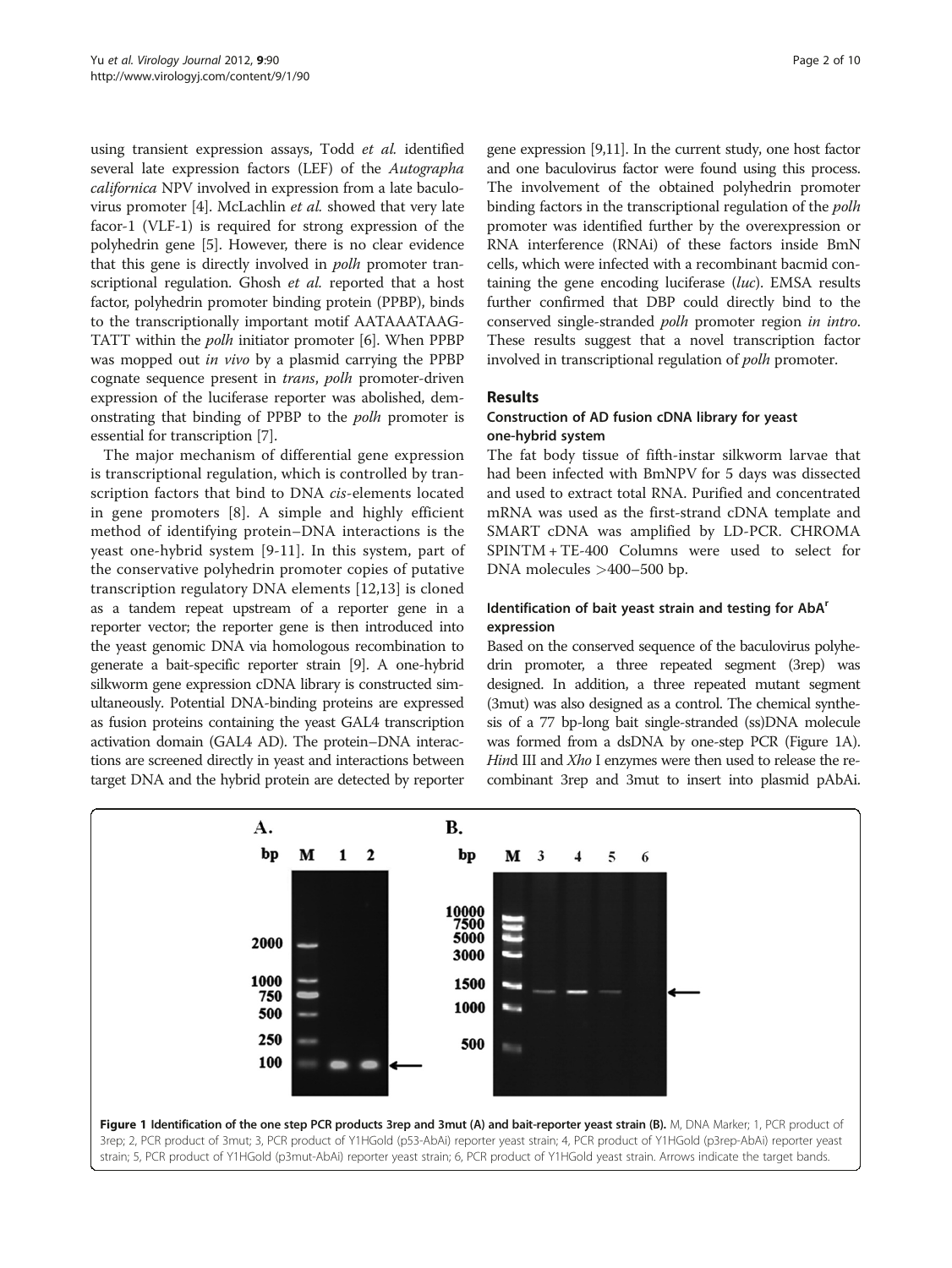The recombinant bait plasmid p3rep–AbAi and the mutant plasmid pmut–AbAi were identified by PCR, restriction enzyme digestion and DNA sequencing.

Linearized recombinant plasmid p3rep–AbAi, p3mut– AbAi and p53–AbAi were transformed into Saccharomyces cerevisiae Y1HGold. Large healthy colonies were picked and analyzed by PCR. As shown in Figure [1B](#page-1-0), the PCR products of yeast bait-reporter Y1HGold (p3rep-AbAi) and Y1HGold (p3mut-AbAi) were 1.425 kb, the PCR products of Y1HGold (p53-AbAi) (positive control) were 1.4 kb. The negative control had no band (Figure [1B](#page-1-0)).

To omit the influence of the recognition of the target sequence by endogenous yeast transcription factors, the bait stains for  $AbA<sup>r</sup>$  expression were also tested. The testing results of a minimal inhibitory concentration of Aureobasidin A for bait reporter yeast strains are showed in Figure 2. The minimal concentration of Aureobasidin A needed to suppress the basal expression of the Y1HGold (p53-AbAi) yeast strain (the positive control) was 200 ng/mL. The minimal concentration of Aureobasidin A needed to suppress the basal expression of the Y1HGold (p3rep-AbAi) and Y1HGold (p3mut-AbAi]) yeast strains was 300 ng/mL.

# Screening of binding proteins to the polyhedrin core promoter by yeast one-hybrid system

To obtain the proteins interacting with the core elements in the polyhedrin promoter, SMART cDNA and linearized plasmid pGADT7-Rec were transformed into yeast competent cells Y1HGold (p3rep-AbAi) and Y1HGold

(p3mut-AbAi), respectively. The cells were then transferred onto agar solidified SD/-Ura and SD/-Ura AbA\* media. Competent yeast cells Y1HGold (p53-AbAi) and p53 ragments were used as positive control. In total, approximately  $3.0\times10^6$  clones were screened to identify 12 positive colonies capable of growing in the present of Aureobasidin A. The plasmids were sequenced in positive clones to reveal that all of them belonged to two types of protein. One encoded DNA-binding proteins (DBP: [GenBank accession number: M63416]) derived from the baculovirus genome, whereas the other encoded a ribosome protein derived from silkworm (BmRPSA: [GenBank accession number: NP\_001106143]).

# Identification of the activities of the novel polyhedrinpromoter binding proteins

Analysis of the influence of dbp or BmRPSA gene transient expression on the activity of the BmNPV polyhedrin gene promoter.

To determine whether DBP or BmRPSA was required for BmNPV polyhedrin gene promoter activity, two transient expression vectors (pSK-IE-BmRPSA and pSK-IE-dbp) were constructed (Figure [3](#page-3-0)) and transformed into BmN cells infected by recombinant virus Bacmid-Luc. Cell lyses were collected 72 h later and chemiluminescence was detected (Figure [4\)](#page-3-0). As shown in Figure [4](#page-3-0), compared with the cells infected only by recombinant virus Bacmid-Luc, cell luminescence were significantly enhanced after transfection with the transient expression

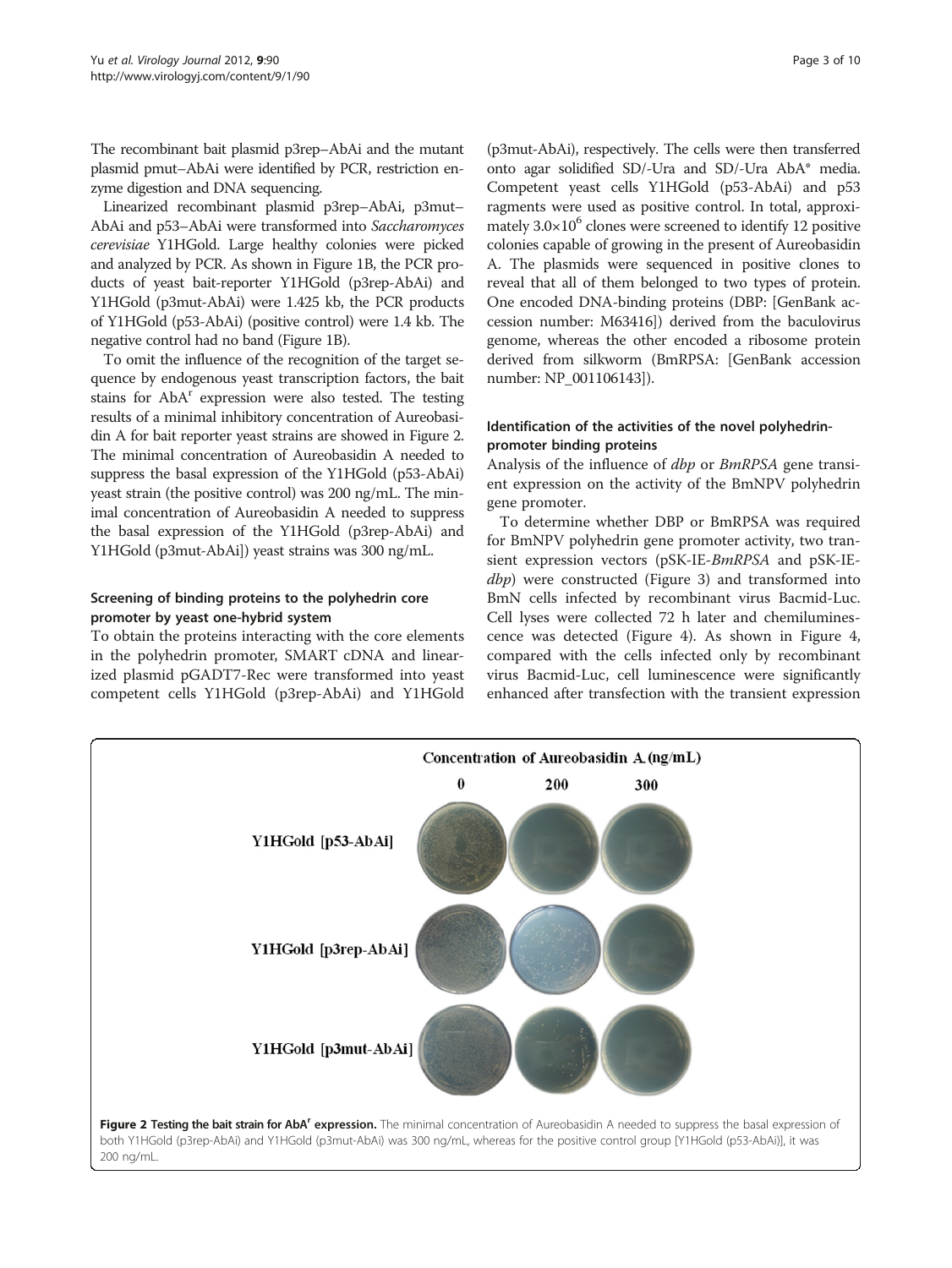<span id="page-3-0"></span>http://www.virologyj.com/content/9/1/90



plasmids pSK-IE-dbp or pSK-IE-BmRPSA, indicating that overexpression of DBP or BmRPSA could enhance polyhedrin promoter activity.



Figure 4 The influence of the transient expression of dbp or **BmRPSA on the polyhedrin promoter.** Recombinant baculovirus Bacmid-Luc containing luc under the control of the polyhedrin gene promoter (as a control) was used to test the effect of BmRPSA and dbp on luc expression. The transient expression vector pSK-IE containing the IE promoter was able to promote the expression of the BmRPSA and dbp genes. The fluorescence intensity of BmN cells was quantified using a luminometer. Values are expressed as mean TSEM ( $n = 3$ ). Similar results were obtained in three independent experiments.

Analysis of the effects of DBP and BmRPSA on BmNPV polyhedrin gene promoter activity by RNAi assay.

To further test the influence of DBP and BmRPSA on BmNPV polyhedrin gene promoter activity, the dsRNA of dbp and BmRPSA were synthesized and transfected into BmN cells infected by the recombinant virus Bacmid-Luc. After being cultured at 27°C for 2 days, the cells were collected and lysed by lysis buffer. The fluorescence value of the supernatant was determined by the Luciferase Assay. As shown in Figure [5](#page-4-0), the chemiluminescence value of the negative control group was very low. The chemiluminescence value was decreased significantly after dbp or BmRPSA dsRNA transfection compared with cells infected only by recombinant virus Bacmid-Luc  $(P \le 0.05)$ . These results indicate that downregulation of either dbp or BmRPSA could decrease polyhedrin promoter activity.

Electrophoretic mobility shift assays (EMSA) analysis of DBP and BmRPSA binding to BmNPV polyhedrin gene promoter in vitro.

To test whether DBP or BmRPSA indeed recognized the motif at the conserved BmNPV polyhedrin gene promoter, in vitro EMSA was performed. A 77 bp-long 3 repeats singlestranded (ss) DNA molecule or double-stranded (ds) DNA from the BmNPV polyhedrin gene promoter (3rep) was biotin-labeled and incubated with purified DBP or BmRPSA proteins. Formation of the DBP–DNA or BmRPSA-DNA complex was detected (Figure [6\)](#page-4-0), the formation of a DBP– DNA complex confirmed that DBP could directly bind to this fragment. However, the binding of BmRPSA to this fragment was not obvious, precluding a direct DNA association.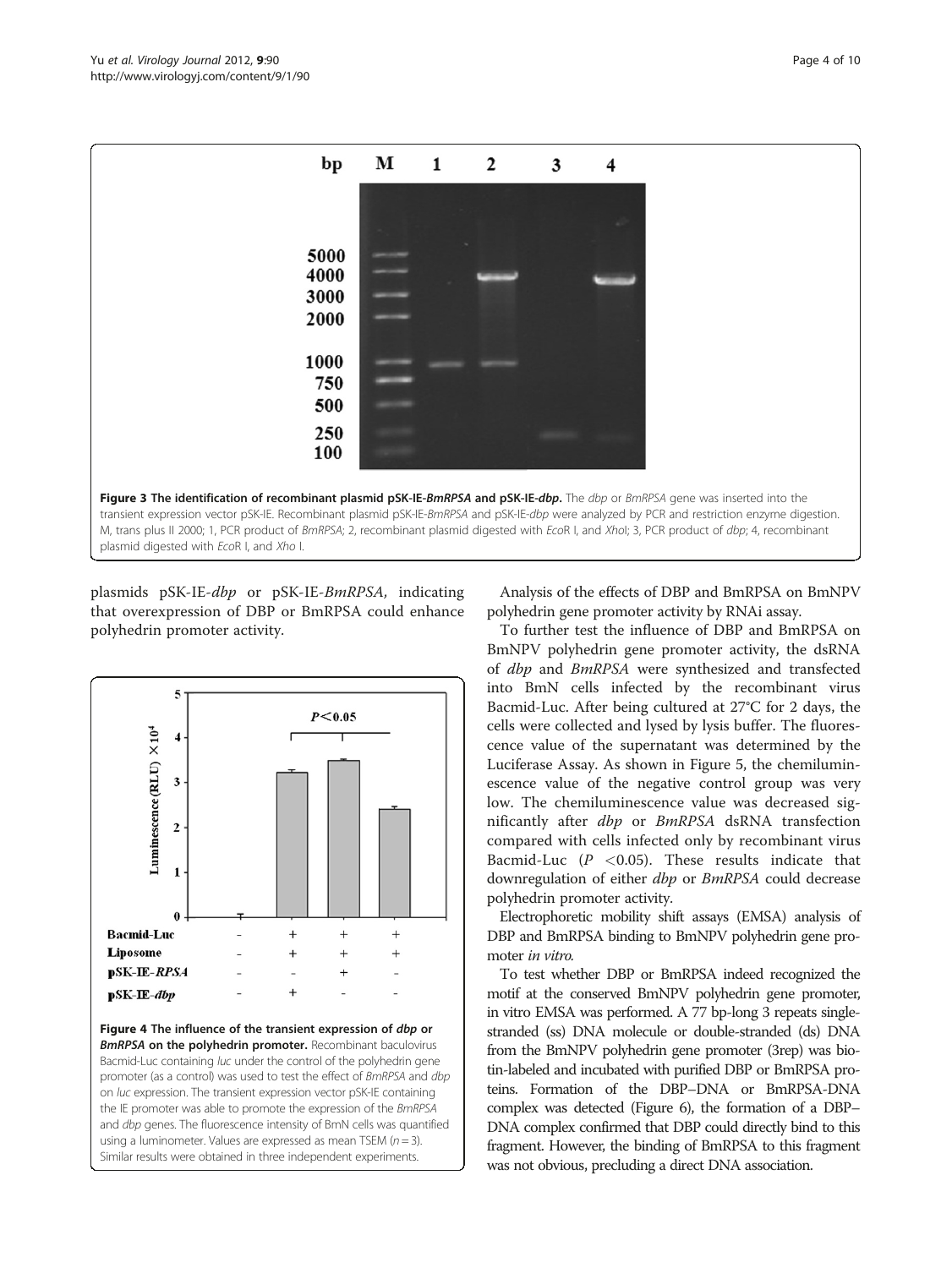<span id="page-4-0"></span>

Similar results were obtained in three independent experiments.

# **Discussion**

The BEVS is an efficient tool for the production of recombinant proteins in extremely large quantities. Foreign genes are inserted into the baculovirus genome under the control of the potential polyhedrin promoter to activate the expression of foreign genes; gene expression is regulated by the host or viral transcription factors by binding to the promoter sequence cis-elements upstream of polyhedrin gene [[14](#page-9-0)]. Therefore, study of the polyhedrin gene promoter binding protein is essential to clarify the high-level transcription mechanism involved in this regulation.

Yeast one-hybrid screening is widely used for the identification of transcription factors (TFs) that interact with specific DNA sequences [\[15](#page-9-0)]. DNA binding sites for TFs and potential binding proteins were identified by the analysis of reporter gene expression in yeast cells. It also the advantage that the encoding nucleotide sequence of DNA-binding proteins is obtained directly from the gene library without the need for complex protein separation or purification. In addition, yeast is a eukaryote and, therefore, the results obtained using the yeast system in vitro better reflect the 'real' situation within the eukaryotic cell gene [\[16\]](#page-9-0). In the yeast one-hybrid system, construction of cDNA AD fusion library for screening is a key step to obtaining trans-acting protein factors [[17](#page-9-0)]. Therefore, in the current study, total RNA was extracted from the fat body of infected fifth-instar silkworm larvae 120 h post-infection. Purified mRNA was used to synthesis SMARTer ds cDNA by LD-PCR, which was used to construct a cDNA AD fusion expression library for a one-hybrid yeast system. Using this library to screen BmNPV polyhedrin promoter binding protein will include not only host, but also viral factors.

According to previous reports, the polyhedrin gene promoter sequence is 129 bp long. The major determinant for promoter activity was narrowed to within eight nucleotides, TAAGTATT, at the start point of polyhedrin mRNA transcription. Mutations within TAAGTATT blocked initiation of transcription and resulted in a 2000-times decrease in transcription activity [[18](#page-9-0)]. Mutation immediately upstream (nt −52 to −60) from the transcription start point reduced expression four-times [[19\]](#page-9-0). Therefore, we designed a 77-bp tandem repeated segment of the conserved polyhedrin gene promoter region (nt −44 to −60) synthesized by chemical synthesis. The tandem repeated segment was integrated into the Y1HGold genome to create a bait strain, which was used

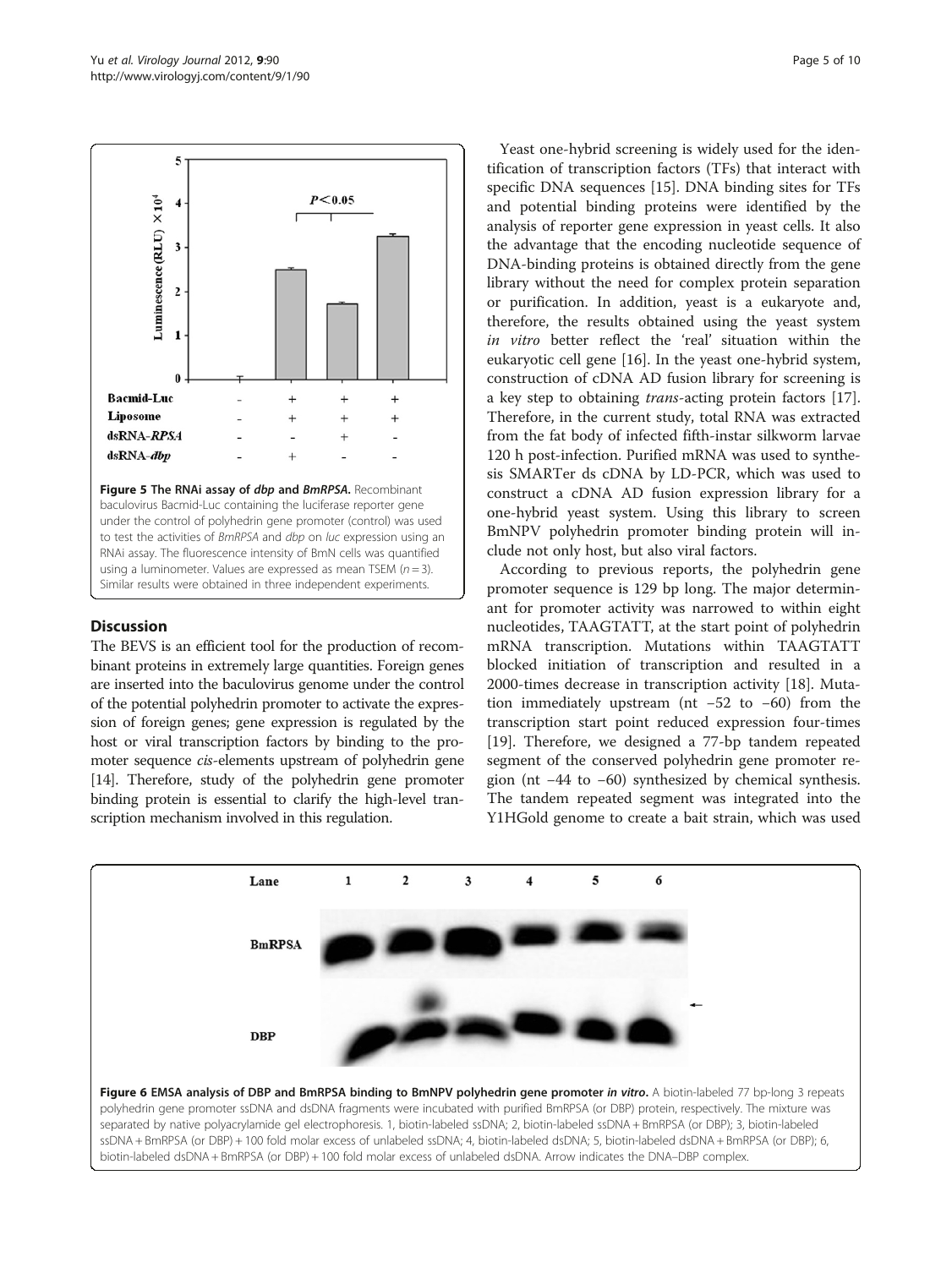to screen a cDNA AD fusion expression library. Through repeated screening, two positive factor binding proteins (BmRPSA and DBP) were found. The RPSA, previously named 37-kDa laminin receptor precursor/67-kDa laminin receptor (LRP/LR) [[20](#page-9-0),[21](#page-9-0)], is a multifunctional protein that has a role in several pathological processes. It is required for the assembly and stability of the 40 S ribosomal subunit and the processing of the 20 S rRNA-precursor to mature 18 S rRNA in a late step of the maturation of 40 S ribosomal subunits [\[22\]](#page-9-0). Terranova et al. found that it functions as a cell surface receptor for laminin and also has a role in cell adhesion to the basement membrane and in the consequent activation of signaling transduction pathways. It also acts as a receptor for several other ligands, including the pathogenic prion protein, viruses and bacteria [\[23,24\]](#page-9-0). Baculovirus DBP was first described after being purified from BmNPVinfected cells and subsequently shown to have properties of a bone fide ssDNA-binding protein, although its role in virus replication is unclear [[25](#page-9-0)].

However, few reports have revealed whether BmRPSA and DBP are involved in baculovirus late gene expression regulation. To determine the possible functions of BmRPSA and DBP in BmNPV polyhedrin gene promoter activity, we constructed a recombinant BmNPV bacmid-Luc, in which the luciferase reporter gene was under the control of polyhedrin promoter; transient expression and RNAi assays were then performed to characterize the regulation abilities of BmRPSA and DBP to the expression level of the luciferase reporter gene in BmN cells. A transient expression vector pSK-IE containing the IE promoter was used to construct the transient expression vectors pSK-IE-BmRPSA and pSK-IE-dbp. This vector can be used for both the transient and stable expression of genes [\[26](#page-9-0)]. In addition, dsRNA of BmRPSA and *dbp* was synthesized and transfected into BmN cells, which were then infected with the recombinant virus Bacmid-Luc. Chemiluminescence detection results showed that the fluorescence intensity of BmN cell lysis was affected by the up- or downregulation of BmRPSA and dbp gene expression. EMSA results showed that only DBP could directly bind to conserved single-stranded *polh* promoter in intro, but the binding of BmRPSA to the polh promoter was not obvious. These results suggest that baculovirus DBP is involved in regulating *polh* promoter activity by direct binding to the conserved polh promoter region, which is consistent with previous study [\[25](#page-9-0)], and the host-derived BmRPSA may regulate *polh* promoter activity by indirect binding to this region. Moreover, up- or downregulation of gene expression is controlled by gene transcription complexes and involves BmRPSA and DBP; it might also involve several additional factors, some of which might interact directly with BmRPSA or DBP. To this end, using a proteomics approach to identify candidates that interact with BmRPSA and DBP could provide significant insight into the roles of BmRPSA

and DBP during baculovirus late gene expression. The BEVS is now widely used for recombinant protein production in insect or insect-derived cells, BmRPSA and DBP proteins could be effectively used to promote the recombinant protein expression level by binding with the polyhedrin promoter and it might bring economic benefits.

#### Conclusions

In this study, two novel transcriptional regulators, DBP and BmRPSA, were successfully screened from the silkworm gene expression cDNA library. Overexpression and RNAi assay results showed that both DBP and BmRPSA were important for *polh* transcription. EMSA results further confirmed that only DBP could directly bind to the conserved single-stranded polh promoter region in intro. These results showed that DBP could regulate polh promoter activity by direct binding to the conserved single-stranded polh promoter region, BmRPSA might regulate *polh* promoter activity by indirect binding to this region

#### Materials and methods **Materials**

Escherichia coli strains TG1 and DH5α and BmN cells derived from Bombyx mori were maintained in our laboratory; pBluescript SK plus plasmid was stored in our laboratory. Recombinant virus Bacmid-Luc containing the luciferase reporter and the transient expression vector pSK-IE were also constructed and stored in our laboratory. The following kits and reagents were used: Matchmaker<sup>TM</sup> Gold Yeast One-Hybrid Library Screening System Kit, Matchmaker Insert Check PCR Mix 1, LB medium, YPDA medium and SD medium (Clontech, Mountain View, CA, USA); RNAlater<sup>TM</sup> (RNA stabilization solution) (Qiagen, Germantown, MD, USA); TRIzol kit® and M-MLV reverse transcriptase (Invitrogen, Carlsbad, CA, USA); PolyATtract<sup>®</sup> mRNA Isolation System III, T7 RiboMAX<sup>TM</sup> Express RNAi System and Luciferase Assay System (Promega, Madison, WI, USA); LightShift<sup>®</sup> Chemiluminescent EMSA Kit (Pierce, Rockford, IL, USA); plasmid vector pMD-18 T, T4 DNA ligase, restriction endonuclease Xho I, EcoR I and Hind III (Takara, Osaka, Japan ); restriction endonuclease BbsI, Taq and related reagents (Fermentas, Burlington, USA);primers, BmNPV promoter core conservative three repeated segment (3rep) and its mutant segment (3mut) were synthesized by Sangon Biotech (Shanghai, China) Co., Ltd. DNA sequencing was completed by Sunny Biotech (Shanghai, China) Co., Ltd.

# Construction of complementary DNA (cDNA) AD fusion library for the yeast one-hybrid system

Extraction of total RNA from fat body of silkworm larvae

After sterilization of the skin using 75 % ethanol, the fifth-instar silkworm larvae that had been infected with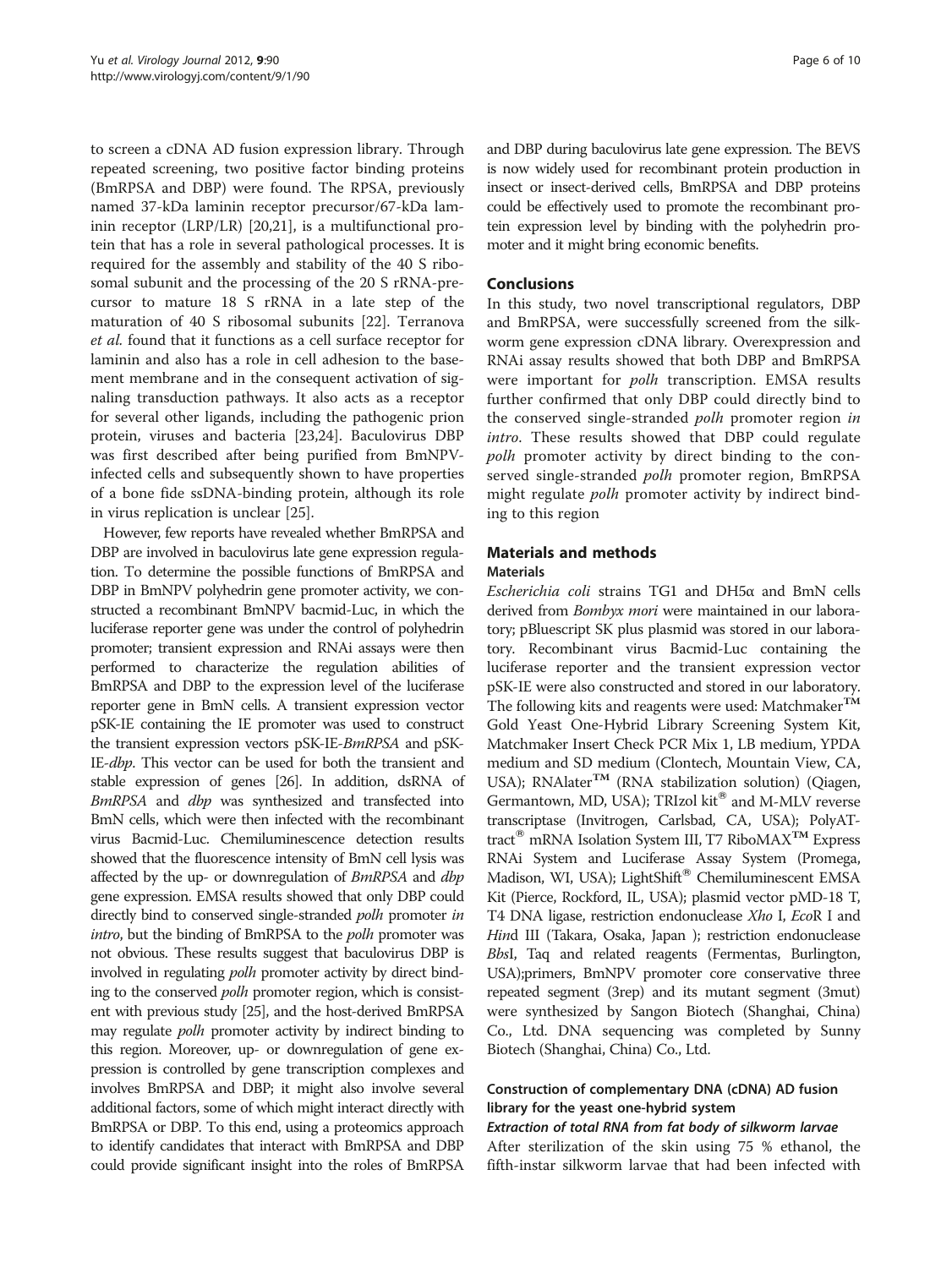B. mori nuclear polyhedrosis virus BmNPV for 5 days, were dissected in RNA Stabilization Solution to separate the fat body from the rest of the larva. Tissue (100 mg) was pulverized in liquid nitrogen using a mortar and pestle. The powered tissue was then transferred to a centrifuge tube containing 1 ml TRIzol. The total RNA was then extracted from the larval tissue. The TRIzol kit was used according to the manufacturer's instructions.

#### Purification of mRNA from silkworm fat body total RNA

The PolyATtract<sup>®</sup> mRNA Isolation System III was used to purify mRNA from total RNA, according to the manufacturer's instructions. The purified mRNA was condensed by adding 1/10 volume of 3 M sodium acetate, pH 5.2, and an equal volume of isopropanol at −20°C for 1 h; the solution was then centrifuged at 16 000×g for 30 min. After removal of the supernatant, 1 ml 75 % ethanol was added to resuspend the pellet. The solution was then centrifuged at 16 000×g for 15 min. The mRNA was resuspended in 100 μL of DEPC treated-water.

# Synthesis of first-strand SMART cDNA

CDS (oligo-dT) primer (1  $\mu$ L) and 2  $\mu$ L deionized H<sub>2</sub>O were added to 1 μL of purified and quantitative mRNA (0.025– 1.0 μg poly A+). After incubation for 2 min at 72°C, the mixture was transferred on ice and the following reagents were added: 5×First-Strand Buffer 2 μL, DTT (100 mM) 1 μL, dNTP mix (10 mM) 1 μL and SMART MMLV RT 1 μL. The sample was incubated at 42°C for 10 min, and then at 42°C for another hour after the addition of 1 μL BD SMART III Oligo. After the sample was placed at 75°C for 1 min to terminate the synthesis, 1 μL RNase H (2 units) was added and the sample was then incubated at 37°C for 20 min. The final product was stored at −20°C.

Amplification of SMART cDNA by long-distance PCR (LD-PCR) The following reagents were combined and mixed for PCR amplification: 2 μL first-strand SMART cDNA synthesized as above, 70 μL deionized water, 10 μL 10×Advantage 2 PCR Buffer, 2 μL 50 × dNTP Mix, 2 μL 5′ PCR Primer, 2 μL 3′ PCR Primer,10 μL Melting Solution and 2 μL 50×Advantage 2 Polymerase Mix. The cycling parameters were as follows: 95°C for 30 s; 26 cycles of 95°C for 10 s and 68°C for 6 min (the cycler was programmed to increase the extension time by 5 s with each successive cycle); followed by 68°C for 5 min. PCR products were subsequently detected by agarose gel electrophoresis and stored at −20°C.

# Purification of ds cDNA

A BD CHROMA SPIN <sup>TM</sup>-400 Column was used to purify ds cDNA to remove any small fragments. 1/10 volume of 3 M NaAc and 2.5 volume of 95 % ethanol were added to precipitate the sample at −20°C for 1 h. After centrifugation and removal of the supernatant, the pellet was then washed with 75 % ethanol twice, dried and dissolved in sterile water (100–150 ng/μL). The final product was stored at −20°C.

# Generation of yeast reporter strains for one-hybrid screening

#### Design of target sequence trimer bait

According to pervious references [[18,19](#page-9-0)], the B. mori baculovirus polyhedrin promoter contains a highly conserved domain (rep: GCAAATAAATAAGTATT). We therefore prepared a DNA fragment '3rep' comprising three tandemly iterated copies of the highly conserved element. In addition, three tandemly iterated copies of a mutant element were also designed as a control. A Hind III site and a Xho I site were introduced before the start codon and after the stop codon, respectively. Table [1](#page-7-0) lists the cis-elements. One-step PCR was used to synthesize the dsDNA and the reactions were performed at 95°C for 5 min, followed by 68°C for 30 min. The synthesized segments were recycled by PCR kit. Detailed methodology is given in the Promega WizardR SV Gel and PCR Clean-Up System manual.

# Construction of recombinant bait plasmid

The purified PCR products 3rep and 3mut were inserted into the T vector plasmid pMD 18 T. The recombinant plasmids were digested with Hind III and Xho I and then inserted into plasmid pAbAi. The DNA sequences of recombinant bait plasmid p3rep–AbAi and the mutant plasmid p3mut–AbAi were identified by DNA sequencing. After digestion by Bbs I, the recombinant plasmids were then purified using the Promega PCR kit and stored at −20°C.

# Transformation of linearized bait plasmids into yeast cells

*Bbs* I linearized recombinant bait plasmid  $(2 \mu g)$  of and 5 μL Yeast Carrier DNA were added to 50 μL yeast competent cells treated with LiAc. After incubation at 30°C for 30 min, the competent cells were mixed with 20 μL DMSO. The cells were then heat shocked for 15 min at 42°C and then further centrifuged to discard the supernatant; the pellet was resuspended with 1 ml 0.9 % NaCl. 100 μL transformed competent cells were then transferred onto agar solidified SD/-Ura media. The media was incubated at 30°C for 3–5 days. Linearized mutant plasmid p3mut–AbAi was used as negative control, whereas linearized plasmid p53–AbAi was used as positive control (provided by Matchmaker<sup>TM</sup> Gold Yeast One-Hybrid Library Screening System Kit).

# PCR identification of yeast bait-reporter

Single clones of Y1HGold (p3rep–AbAi) yeast strain, Y1HGold (p53–AbAi) yeast stains and Y1HGold (p3mut–AbAi) yeast stains were picked and cultured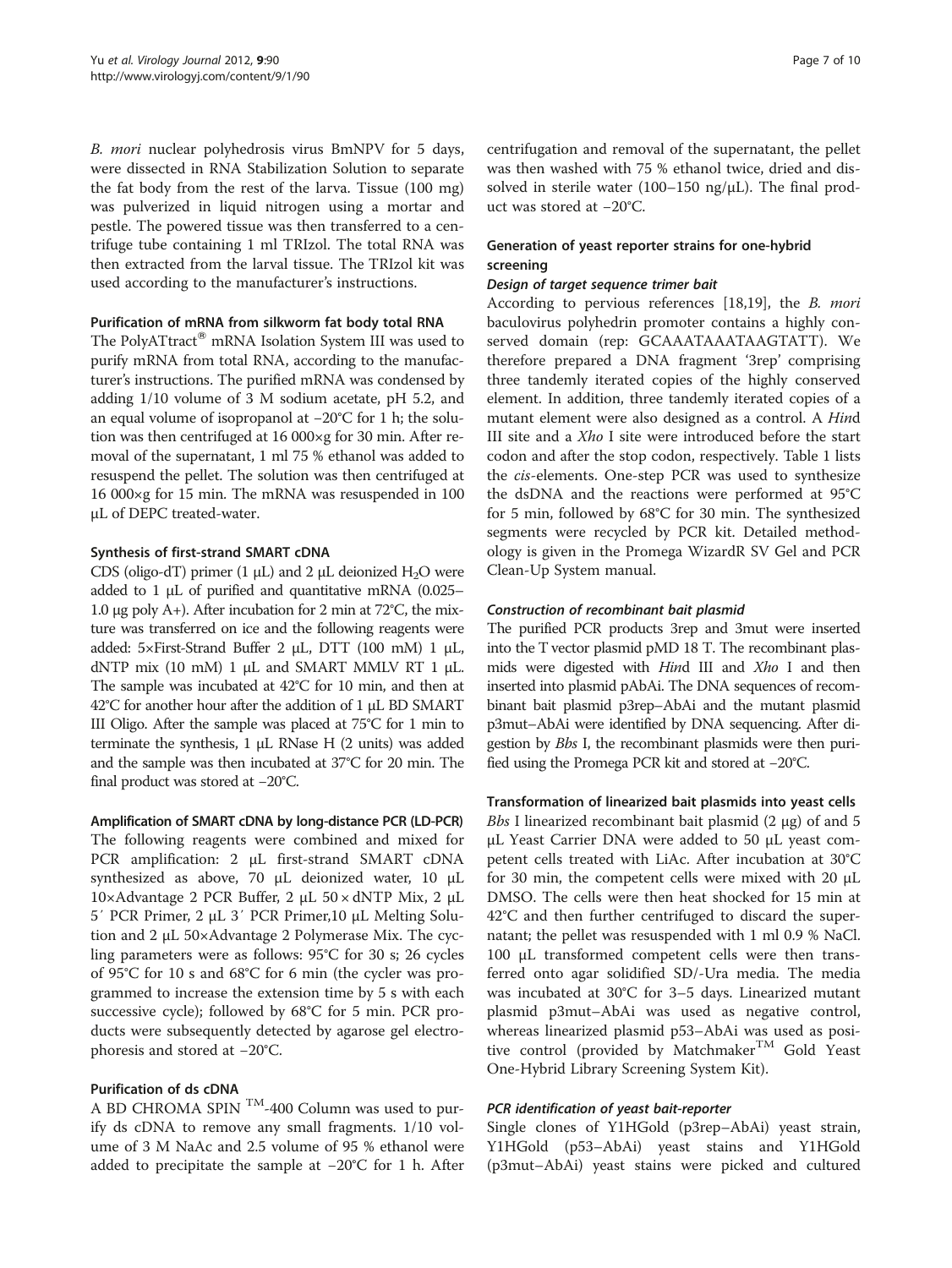| Cis-element repeat                      | <b>Primer sequence</b>                                                              |
|-----------------------------------------|-------------------------------------------------------------------------------------|
| Tandem repeat segments (3rep)           |                                                                                     |
| 3rep antisense                          | 5'-ATGGCATGGCCTCGAGAATAC-3'                                                         |
| Tandem repeat mutant segments<br>(3mut) | 5'-CCGAAGCTTATGGGTGGGTGGATGTTTACTTTCAGACTTGAGTTACTTTCAGACTTGAGTTCTCGAGGCCATGCCAT-3' |
| 3mut antisense                          | 5'-ATGGCATGGCCTCGAGC-3'                                                             |

<span id="page-7-0"></span>Table 1 Oligonucleotides used for the generation of bait sequences<sup>a</sup>

<sup>a</sup>Underlined sequences represent several repeats of the polyhedrin promoter conserved sequence 'rep' cis-elements and the mutant '3mut'. Letters in boxes<br>represent the restriction enzymes Hind III and *Ybo L* represent the restriction enzymes Hind III and Xho I.

overnight at 30°C for PCR identification. The components of the reaction mixture were as follows: 25 μL recombinant yeast stains and 25 μL Matchmaker Insert Check PCR Mix. The PCR reaction was performed using 30 cycles of denaturation at 98°C for 10 s, primer annealing at 55°C for 30 s and extension at 68°C for 2 min. The expected size of PCR products were as follows: positive control, 1.4 kb; negative control, no band; bait strain, 1.35 kb plus the inserted fragment.

#### Evaluation of yeast bait-reporter for AbA<sup>r</sup> expression

To test the antibiotic system, healthy yeast colonies of each group were picked and resuspended with 0.9 % NaCl (for approximately 2000 cells per 100 μL); 100 μL yeast strain was transferred onto each of the following agar solidified medias: SD/-Ura, SD/-Ura with AbA(100 ng/mL), SD/-Ura with AbA(200 ng/mL) and SD/-Ura with AbA(300 ng/mL). The colonies were allowed to grow for 2–3 days at 30°C.

# Screening of binding proteins using the yeast one-hybrid system

Yeast competent cells Y1HGold (p53-AbAi), Y1HGold (p3rep-AbAi) and Y1HGold (p3mut-AbAi) were prepared as described previously. 600 μL competent cells Y1HGold (p3rep-AbAi), 2.5 mL PGE/LiAc and 3 μg of pGADT7-Rec (*Sma* I,-linearized) were added to  $2-5$  μg ds cDNA synthesized by SMART PCR in section 1.2.1. Meanwhile, 50 μL competent cells Y1HGold (p53-AbAi), 100 ng p53 fragment and 1 μg pGADT7-Rec (Sma I,-linearized) were added to the positive control group. 600 μL competent cells Y1HGold (p3mut-AbAi), 2.5 mL PGE/LiAc and 3 μg pGADT7-Rec (Sma I,-linearized) were added to the negative control group. The competent cells were then incubated at 30°C for 45 min, followed by heat shock at 40°C for 30 min after the addition of DMSO. After centrifuged at 700 g for 5 min to discard the supernatant, the cells were resuspended with 3 mL YPDA medium. The cells continued to be shaken at 250 rpm for 90 min at 30°C. After centrifuged at 700 g for 5 min, the cells were resuspended in 3 mL 0.9 % NaCl. 100 μL yeast culture was transferred onto agar solidified SD/-Ura media and SD/-Ura AbA\* media (\* refers to the concentration of AbA used for selection). The plates were incubated at 30°C for 3–5 days. SD/-Ura AbA<sup>200</sup> was used for the p53 control reaction. The screened yeast colony monoclone was then transferred onto SD/-Leu/AbA\* for repeated screening. After being incubated for 2–4 days, the positive clone was the one that was single and healthy. The single positive clone was isolated, and the nucleotide sequence of the isolated cDNA determined by DNA sequence.

# Function analysis of binding protein

# Bioinformatics analysis of BmRPSA and DBP

Analysis of the nucleotide sequence and protein homology of BmRPSA and DBP were performed by related programs or software on NCBI [\(http://www.ncbi.nlm.nih.gov\)](http://www.ncbi.nlm.nih.gov).

#### Transient expression assay of BmRPSA and dbp

For the transient expression assay, the full-length coding regions of the *BmRPSA* and *dbp* genes were amplified by RT-PCR. The PCR products were then cloned into the EcoR I, and Xho I, digested pSK-IE vector containing the IE promoter to generate the BmN transient expression vectors pSK-IE-BmRPSA and pSK-IE-dbp. A liposomeencapsulated transient expression vector was transformed into BmN cells seeded in 12 welled plates  $(1\times10^5$ cells/well) and cultured at 27°C for 48 h; the cells were then infected with the recombinant virus Bacmid-Luc. The infected cells continued to be cultured at 27°C for 48 h and were then collected and the fluorescence

Table 2 Underlined sequences represent T7 promoter and letters in boxes represent restriction enzyme EcoRI and XhoI

| Primer | <b>Primer sequence</b>                                  |  |
|--------|---------------------------------------------------------|--|
| Pа     | 5'-GGATCCTAATACGACTCACTATAGGATGTCGGGAGGATTAGACGT-<br>3' |  |
| Ph     | 5' GGATCCTAATACGACTCACTATAGGTTATGCAGCACTCCAGTCTT-3      |  |
| P1     | 5'-CCGGAATTCATGTCGGGAGGATTAG-3'                         |  |
| P2     | 5'-CCGCTCGAGTTATGCAGCACTCCAG-3'                         |  |
| Pc     | 5'-GGATCCTAATACGACTCACTATAGGATGGTTTATCGTCGCCGTCG-<br>٦' |  |
| Pd     | 5'-GGATCCTAATACGACTCACTATAGGTTAATAGTAGCGTGTTCTGT-3'     |  |
| PЗ     | 5'-CCGGAATTCATGGTTTATCGTCGCC-3'                         |  |
| P4     | 5'-CCGCTCGAGTTAATAGTAGCGTGTTCT-3'                       |  |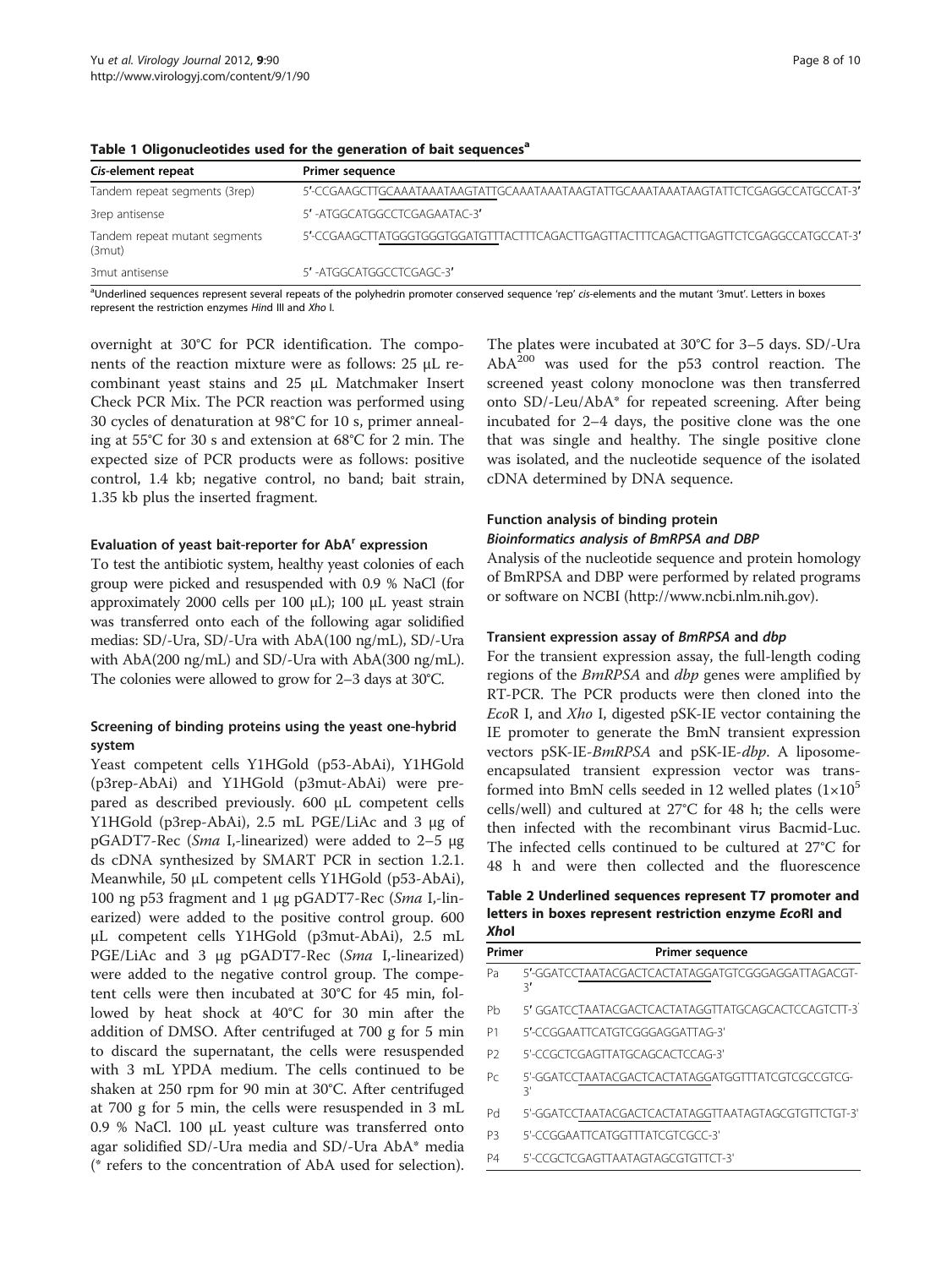<span id="page-8-0"></span>intensity measured immediately using a luminometer (Tecan, Switzerland). The excitation wavelength was 488 nm and the emission wavelength was 530 nm. Normal cells were used as a blank control, whereas the cells transfected by the equivalent liposome and Bacmid-Luc were negative controls.

#### RNA interference assays of BmRPSA and dbp Synthesis of BmRPSA and dbp dsRNA

To obtain the synthesized dsRNA template in vitro, the target gene cDNA (BmRPSA or dbp) was inserted downstream of the T7 promoter from a forward or reverse direction, respectively. Thus, two forward primers (Pa and Pb) containing the T7 promoter and two reverse primers (P1 and P2) containing BmRPSA were synthesized (Table [2](#page-7-0)). The first primer pair (Pa and P2) and the second primer pair (Pb and P1) were used to generate forward and reverse templates for BmRPSA dsRNA synthesis, respectively, whereas the recombinant plasmid pGADT7-Rec-BmRPSA was used as a template. Meanwhile, two forward primers (Pc and Pd) containing the T7 promoter and two reverse primers (P3 and P4) of dbp were also synthesized (Table [2](#page-7-0)). The first primer pair (Pc and P3) and the second primer pair (Pd and P4) were used to generate forward and reverse templates for dbp dsRNA synthesis, respectively, whereas the recombinant plasmid pGADT7-Rec-BmRPSA was used as a template. Following the Promega T7 RiboMAXTM Express RNAi System manual, dsRNA was synthesized and its concentration determined ( $OD<sub>260</sub>×40×dilution ratio μg/mL$ ).

#### Transfection of dsRNA

Successful transfection of long dsRNA into mammalian oocytes has been described elsewhere [\[27\]](#page-9-0). This experiment used BmN cells seeded in 12 welled-plates  $(1\times10^5 \text{ cells/well})$ , which were transfected with purified dsRNA (30 ng/μL), using liposomes (35 μg/mL) in sf-900 media. After being cultured at 27°C for 1.5 days, the cells were infected by recombinant virus Bacmid-Luc at MOI = 10. The infected cells continued to be cultured at 27°C for 48 h. After pathogenesis of the virus, the cells were collected, washed with PBS and resuspended in lysis buffer. The pyrolysis products were further centrifuged at 12 000 g for 15 s and the supernatant was added to a 96 welled plate mixed with 100 μL Luciferase Assay Reagent. The fluorescence value was determined immediately (method is as referred to above). Normal cells were used as a blank control, whereas cells transfected by the equivalent liposome and Bacmid-Luc were used as a negative control.

# Preparation of recombinant DBP, BmRPSA and EMSA analysis

BmN cells were grown as described above. BmRPSA or *dbp* fused with  $6 \times$  His was inserted into transient expression vector pSK-IE, respectively. The liposome-

encapsulated transient expression vector was transformed into BmN cells to express the target proteins. The purification of His-DBP protein and His-BmRPSA were performed following standard molecular biology protocols. EMSAs were performed with either 100 ng of recombinant proteins and Biotin-labeled ssDNA (or dsDNA). Biotin-labeled ssDNA (or dsDNA) was used as a control. Protein-DNA complexes were resolved by gel electrophoresis on 6 % non-denaturing polyacrylamide gels in  $0.5 \times \text{TBE}$  buffer at room temperature. The Biotin-labeled DNA was detected by Chemiluminescence after electrophoresis.

#### Competing interests

All authors declare they have no actual or potential competing financial interest.

#### Acknowledgments

This work was supported by the National High-tech R&D program (863 Program) (No.2011AA100603) and the Natural Science Foundation of Zhejiang Province (No.Y3090339, No.Y3110187).

#### Authors' contributions

WY participated in the design of the study and carried out the RNAi assay, transient expression assay and drafted the manuscript. JL carried out the RNAi assay, transient expression assay, the construction of the cDNA library and participated in the screening of binding proteins. MW carried out the EMSA analysis. YQ and ZN participated in the sequence alignment and performed the statistical analysis. JC participated in RNAi assay. ZL and YZ helped to draft the manuscript. All authors read and approved the final manuscript.

#### Received: 7 December 2011 Accepted: 20 April 2012 Published: 6 May 2012

#### References

- 1. Oker-Blom C, Airenne KJ, Grabherr R: Baculovirus display strategies: Emerging tools for eukaryotic libraries and gene delivery. Brief Funct Genomic Proteomic 2003, 2:244–253.
- 2. Lee TI, Young RA: Transcription of eukaryotic protein-coding genes. Ann Rev Genet 2000, 34:77–137.
- 3. Lee DF, Chen C, Hsu TA, Juang JL: A baculovirus superinfection system: efficient vehicle for gene transfer into Drosophila S2 cells. J Virol 2000, 74:11873–11880.
- 4. Todd JW, Passarelli AL, Miller LK: Eighteen baculovirus genes, including lef-11, p35, 39 K, and p47, support late gene expression. J Virol 1995, 69:968–974.
- 5. McLachlin JR, Miller LK: Identification and characterization of vlf-1, a baculovirus gene involved in very late gene expression. J Virol 1994, 68:7746–7756.
- 6. Burma S, Mukherjee B, Jain A, Habib S, Hasnain SE: An unusual 30-kDa protein binding to the polyhedrin gene promoter of Autographa californica nuclear polyhedrosis virus. J Biol Chem 1994, 269:2750–2757.
- 7. Ghosh S, Jain A, Mukherjee B, Habib S, Hasnain SE: The host factor polyhedrin promoter binding protein (PPBP) is involved in transcription from the baculovirus polyhedrin gene promoter. J Virol 1998, 72:7484–7493.
- 8. Suzuki T, Nagai R, Yazaki Y: Mechanisms of transcriptional regulation of gene expression in smooth muscle cells. Circ Res 1998, 82:1238–1242.
- 9. Liao M, Fang F: Yeast one-hybrid system-one effective method studying DNA-protein interaction. Zhongguo Yi Xue Ke Xue Yuan Xue Bao 2000, 22:388–391.
- 10. Bartel PL, Fields S: Analyzing protein-protein interactions using two-hybrid system. Methods Enzymol 1995, 254:241–263.
- 11. Zhu YY, Machleder EM, Chenchik A, Li R, Siebert PD: Reverse transcriptase template switching: A SMART™ approach for fulllength cDNA library construction. BioTechniques 2001, 30:892–897.
- 12. Morris TD, Miller LK: Mutational analysis of a baculovirus major late promoter. Gene 1994, 140:147–153.